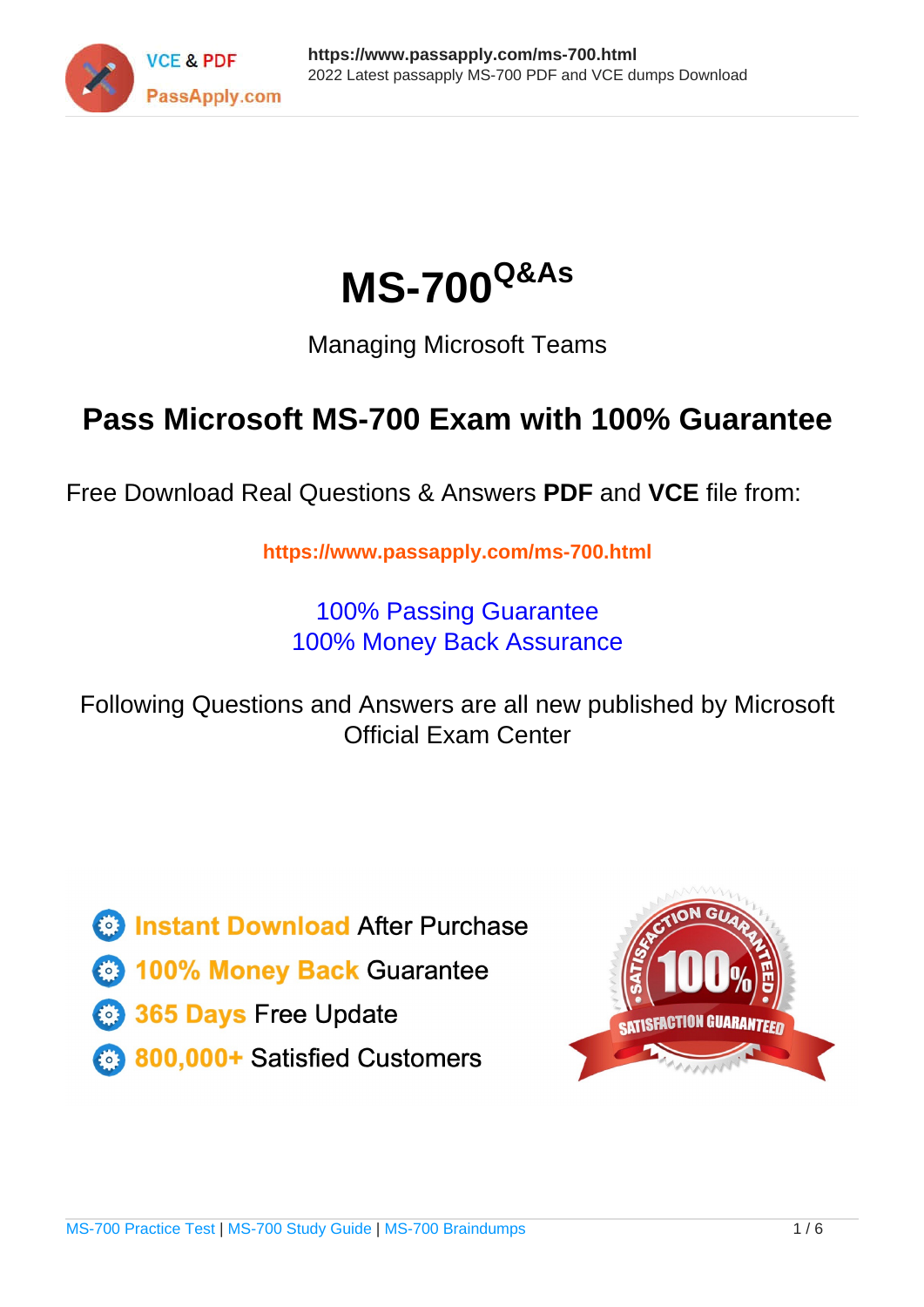

#### **QUESTION 1**

#### HOTSPOT

Your company has a Microsoft 365 subscription that uses Phone System.

You need to configure Microsoft Teams to meet the following requirements:

Ensure that calls to the company\\'s sales department are routed to multiple users in the sales department.

Ensure that calls to the company\\'s marketing department are routed to multiple users in the marketing department.

Outside of business hours, ensure that calls from PSTN users receive a custom greeting.

During business hours, ensure that calls from PSTN users can be received by the sales and marketing department users.

What is the minimum number of auto attendants and call queues you should configure to meet the requirements? To answer, select the appropriate options in the answer area.

NOTE: Each correct selection is worth one point.

Hot Area:

### **Answer Area**



Correct Answer: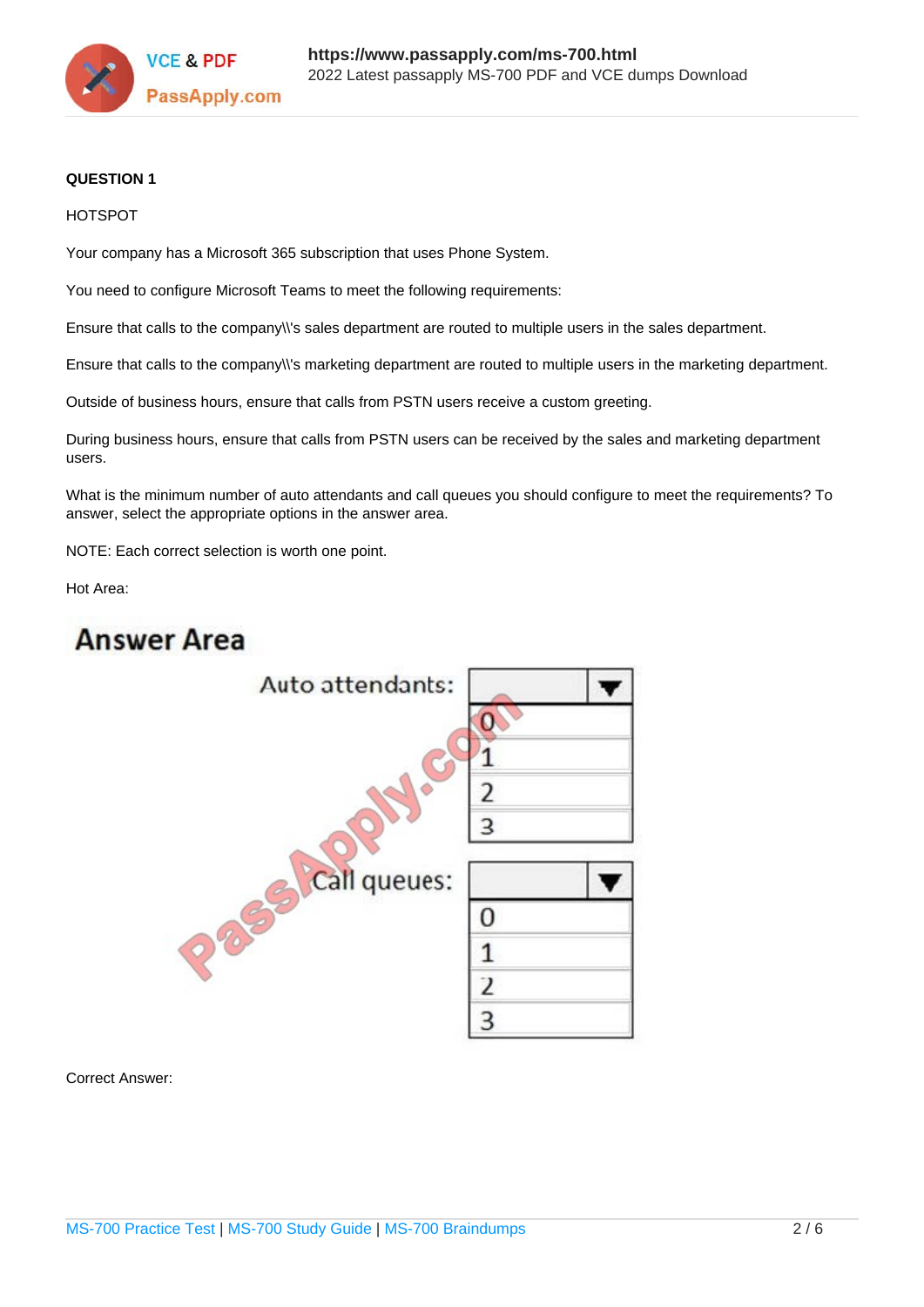

## **Answer Area**



Reference: https://docs.microsoft.com/en-us/microsoftteams/what-are-phone-system-auto-attendants https://docs.microsoft.com/en-us/microsoftteams/create-a-phone-system-call-queue

#### **QUESTION 2**

#### HOTSPOT

You have a Microsoft Office 365 subscription.

You create a team named Room1.

You need to ensure that Room1 automatically accepts meeting invitations. The solution must prevent meeting invitations from being accepted if the room is unavailable.

How should you complete the PowerShell command? To answer, select the appropriate options in the answer area.

NOTE: Each correct selection is worth one point.

Hot Area:



#### Correct Answer: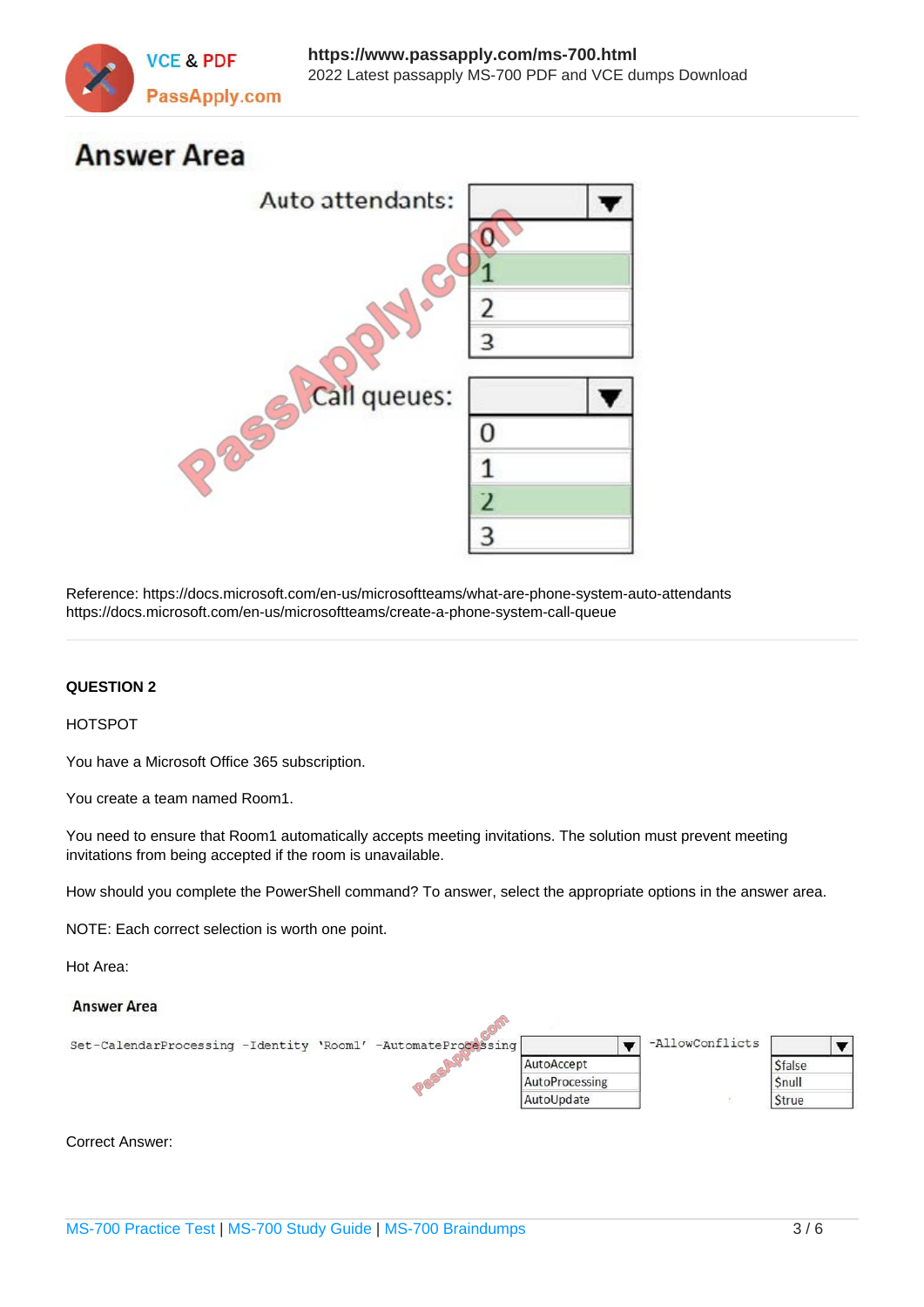

 $\widehat{\mathbb{A}}$ 

#### **Answer Area**

| Set-CalendarProcessing -Identity 'Room1' -AutomateProcessing |  |  |                | -AllowConflicts |               |  |
|--------------------------------------------------------------|--|--|----------------|-----------------|---------------|--|
|                                                              |  |  | AutoAccept     |                 | <b>Sfalse</b> |  |
|                                                              |  |  | AutoProcessing |                 | Snull         |  |
|                                                              |  |  | AutoUpdate     |                 | Strue         |  |
|                                                              |  |  |                |                 |               |  |

Reference: https://docs.microsoft.com/en-us/powershell/module/exchange/mailboxes/setcalendarprocessing?view=exchange-ps

#### **QUESTION 3**

Your company has a Microsoft 365 subscription.

The company has a group named Sales.

You need to configure Microsoft Teams for the Sales group. The solution must meet the following requirements:

Ensure that only the Activity, Shifts, Chat, and Calling apps are always visible in the app bar of the Microsoft Teams client.

Prevent only the users in the company\\'s sales department from adding other apps to Microsoft Teams.

Which two actions should you perform? Each correct answer presents part of the solution.

NOTE: Each correct selection is worth one point.

- A. Modify the global app setup policy.
- B. Modify the global app permission policy.
- C. Create an app setup policy.
- D. Modify the org-wide Teams settings.
- E. Create an app permission policy.

Correct Answer: AC

Reference: https://docs.microsoft.com/en-us/microsoftteams/teams-app-setup-policies

#### **QUESTION 4**

You need to resolve the membership issues for the two pilot users. What should you do?

- A. Modify the department attribute of both users.
- B. Invite both users to the HR team.
- C. Add both users to the HR group.
- D. Modify the privacy level of the HR team.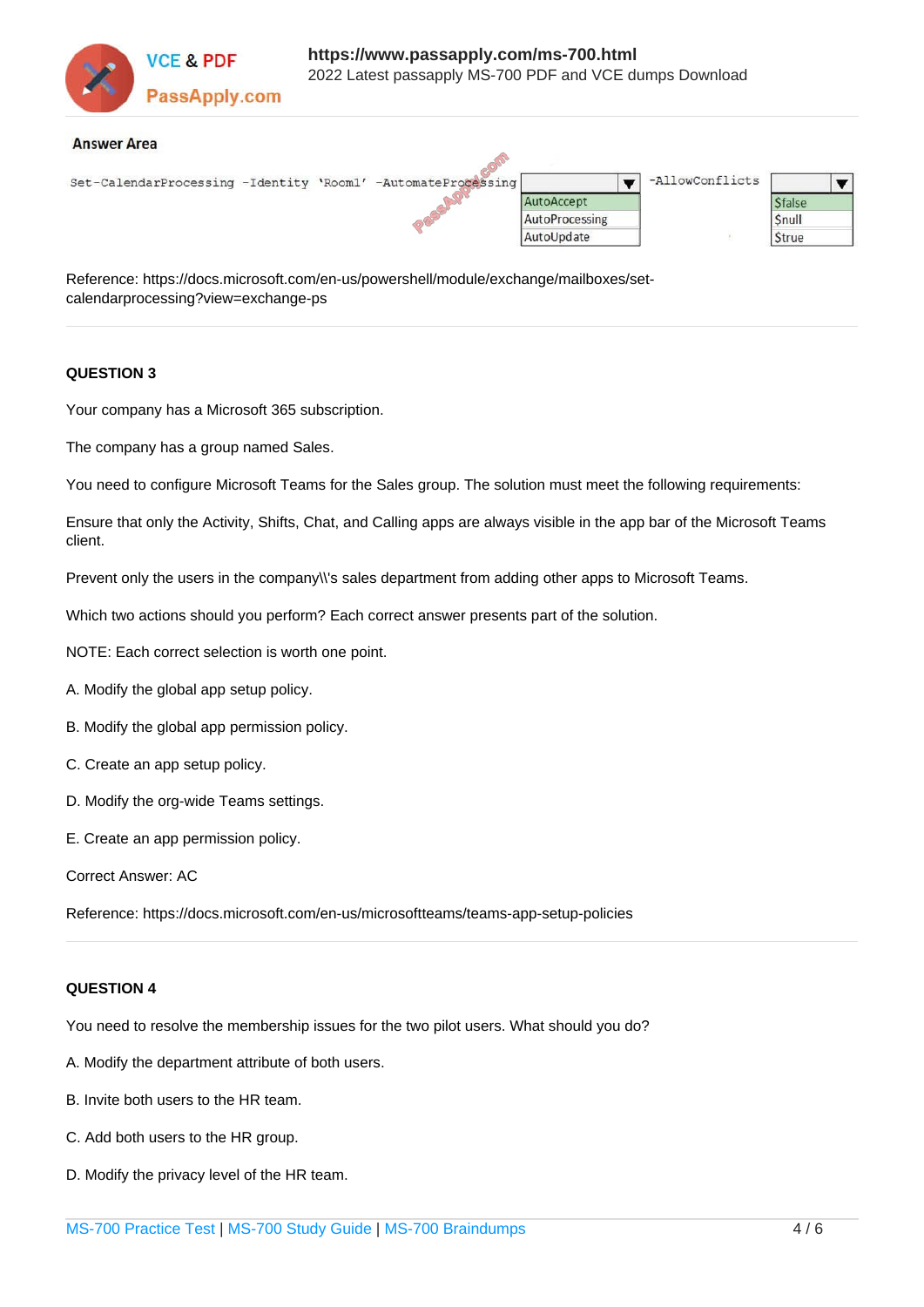

Correct Answer: A

#### **QUESTION 5**

Your company has a Microsoft 365 subscription.

You need to prevent users from using Microsoft Teams to communicate with users in a partner company that uses an email domain named litewareinc.com.

What should you do from the Microsoft Teams admin center?

A. Turn off guest access.

- B. Create a new messaging policy.
- C. Modify the External access settings.
- D. Create a new meeting policy.

Correct Answer: C

[MS-700 Practice Test](https://www.passapply.com/ms-700.html) [MS-700 Study Guide](https://www.passapply.com/ms-700.html) [MS-700 Braindumps](https://www.passapply.com/ms-700.html)